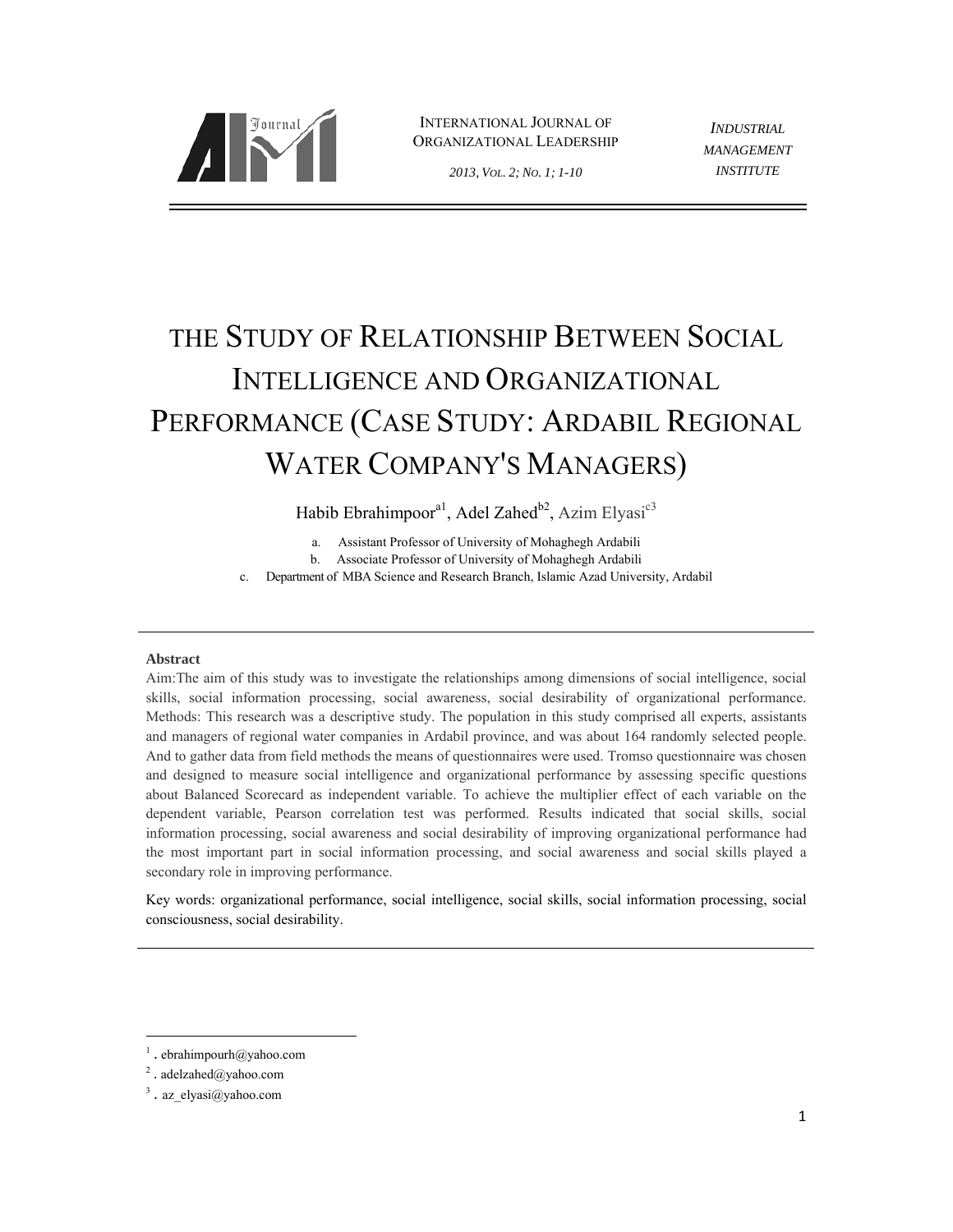#### **Introduction**

Social intelligence as one of the new areas in psychology, in the recent decades, owing to its appealing and widespread aspects has attracted the attention of psychologists, and psychiatrists, as well as other experts in various fields such as organization and management.

Social intelligence is an inclusive term that embraces a wide range of skills and personal characteristics and usually refers to those interpersonal and intrapersonal skills that transcend specific areas of the previous knowledge such as intelligence and technical or professional skills (Rezayee, and Khalilzadeh, 2009:25). Today a lot of researchers intend to obtain deep insight about the factors effective in maximal use of the staff and managers' capabilities. A review of literature on the issue shows that the focus of diverse studies has been on the cognitive aspect of performance and the effect of emotional aspects has been generally neglected in the studies conducted on organizational behavior (Brown, 2005:25). For long, intelligence quota has been regarded as the main index of success in life. According to outcomes of studies done, the percentage of IQ role in an ideal performance has not been reported more than 10% and even sometimes it has been about 4% (Sobhani nejad and Yuzbashi, 2006: 27). When the point stands out that one wants to move up the hierarchy. And it is in the higher levels that the essentiality of social intelligence compared to IQ rises. In this regard, Goleman and his colleagues hold that social intelligence is of considerable use in all the organizational classes, but it takes on vital importance when it comes to the managerial hierarchy (Babayee, and Mo'meni, 2005: 35).

Social intelligence has been defined as the ability to establish relationship with others, intrapersonal knowledge, ability to judge about others' feelings, temperaments and incentives, effective social performance/function, ability to sympathize, and being skilled in decoding nonverbalsigns. Thus, the researchers have concluded that intelligence embraces abilities beyond general intelligence (Shot et al, 1998: 169). And they consider social intelligence as a new way of thinking about social media (Schawl, 2010: 6). One of the main factors in advancement of a live and dynamic organization is its human force. Because human force is considered as the main source of every organization, the organizations should program to make optimal use of it. As a matter of fact, today those organizations are successful and can achieve their goals that have strong and committed human force, accentuate customer-orientedness and profitability rise, and regularly improve their systems and processes (Hsien, 2008:525). Making optimal use of available human force is related to having aware, qualified and adroit/ skilled manager. The complicatedness of society process, increase of competition, advancement of science and technology and consequently the increase of demands and the development of organizations require that efficient and skilled manager to be employed to manage organizations' affairs. This point which is related to the issue of human force can provide background for improving profitability through removing barriers, meeting necessary requirements, gathering efficient human force, and the required material resources. After adequately combining and coordinating them, they achieve those goals via making optimal use of them.

There are many factors that affect the performance of managers or are associated with it. It can be said that in the organizations that have impacting nature and need to offer new services to customers, variables like managers' ability in establishing relationship with personnel and customers, as well as their ability in recognition of the personal and social characteristics of the individuals and generally their high social intelligence (social skills, social information processing, social awareness and social desirability) which entails the managers' ability in decision making at times of crisis, is taken as a competitive advantage for the organization. The studies have explored a positive and significant relationship between managers' social intelligence and the teachers' satisfaction with their job. Among three components of social intelligence the component of social skills, and processing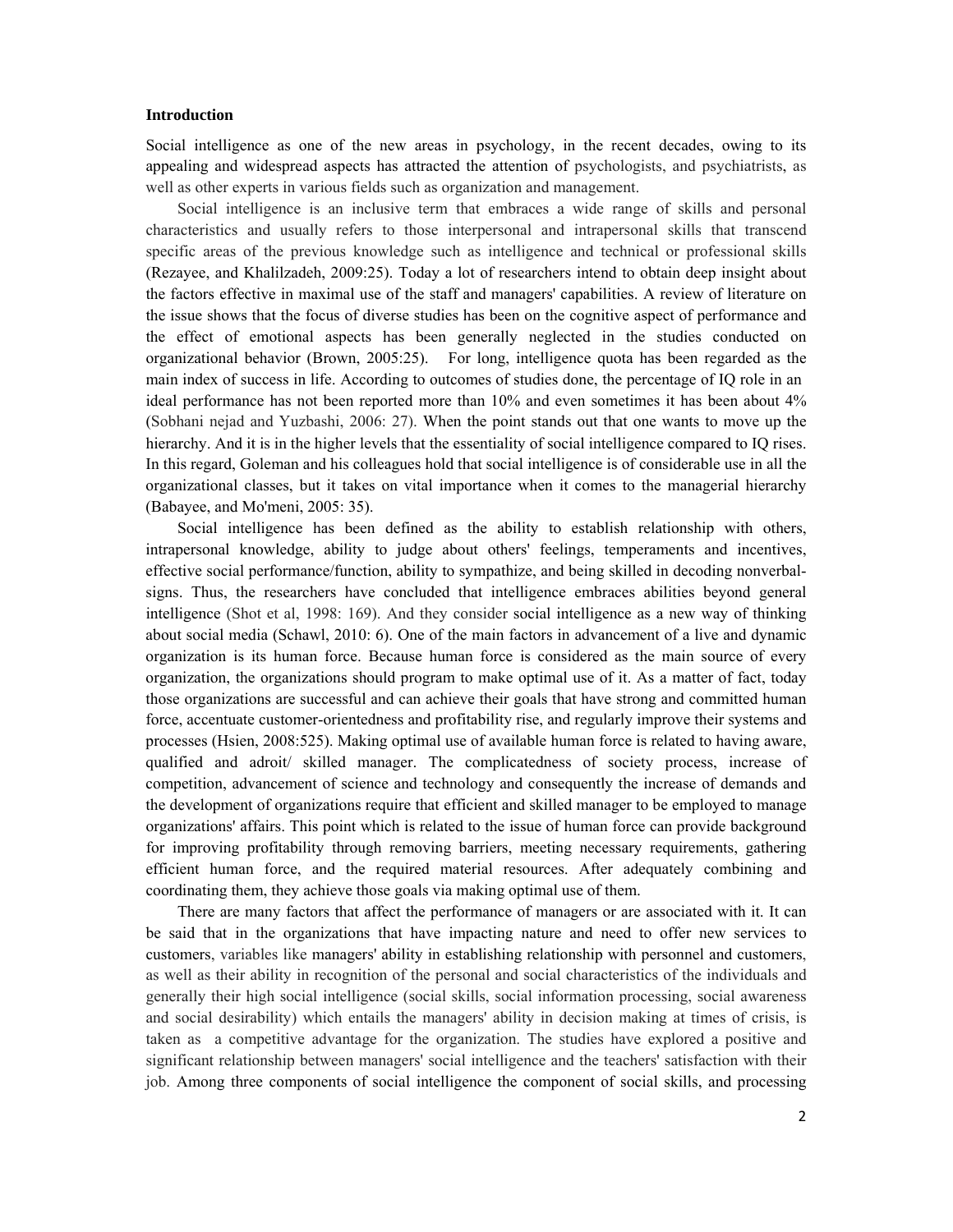social information are the best predictors of job satisfaction (Rezayee & Khalilzadeh, 2009:122). In a study that emotional intelligence has been taken equal to social intelligence, a significant relationship has been explored between self-awareness, self-management, social awareness, and ability to organize relationships among the faculty members, and their training/educational performance. Furthermore, the studies have revealed that workspace as a an intervening variable modifies the relationship between self-awareness and self-management and affects the relationship between social awareness and their capability for handling educational relations (Noorayee, & Saee Arasi, 2010: 74). Regarding the effect of social intelligence on performance of companies and organizations, the present article intends to examine the relationship between them and address the following questions: What is social intelligence? What are the similarities and differences between social intelligence and emotional intelligence? What are the indicators that point to organizational performance? What is the effect of social intelligence on the organizational performance of companies?

#### **Social intelligence**

In the western societies, the analytical concept of intelligence in the literature of management is more cognitive and includes processing information. Whereas the integrative eastern approach to intelligence involves different components of human's experience and performance, such as cognition, intuition, and emotion in an (integrated) relationship (Nuzzle, 2004: 42). Intelligence has been considered as a level of skills and cognition which is readily accessible for solving problem (Samadi, 2006:104). Intelligence is a set of cognitive abilities that provide possibility of knowledge acquisition and learning, and solving problems (Aghayar, & Sharifi-Daramadi, 2007: 36)

Different types of Intelligence has been mentioned in typology of intelligence, including natural intelligence, spiritual intelligence, cognitive intelligence, artificial intelligence, physical intelligence, cultural intelligence, organizational intelligence, emotional intelligence, business intelligence, moral intelligence, competitive intelligence, and multiple intelligences. Social intelligence and emotional intelligence are often used interchangeably and taken synonymous with each other mistakenly. Social intelligence, despite its similarities with other intelligences is more specific than emotional intelligence and has unique specifications and characteristics.

Social intelligence can be defined as the ability to control emotions and feelings; therefore it can aid mental activities, decision making and communication. Based on the findings of Goleman, those who have high social intelligence know how to control and channel their own and others' emotions and feelings (Goalman, 1998: 94). Social intelligence is one of the first choices in completing the traditional concepts of capability (Beheshtifar, & Roasayee, 2012:201). Social intelligence indicates that to what extent managers possess capabilities like social skills, social information processing, social awareness, and social desirability. Hereupon, social intelligence contains four components: social skills, social information processing, social awareness, and social desirability.

- Social skills are key factors in recognition of points of strength and weakness. All the units that have this ability including managers, leaders, and experts are continuously looking for receiving feedback on their performance and learn from their failures.
- Processing social information reflects a person's ability in regulating distressing emotions like anxiety or nervousness and managing such situations.
- Social awareness; an individual through becoming aware of others' feelings, tastes, and needs identifies the paradoxical situations, and makes use of this source of information to establish a good relationship with them. Goleman believes that understanding others' feeling while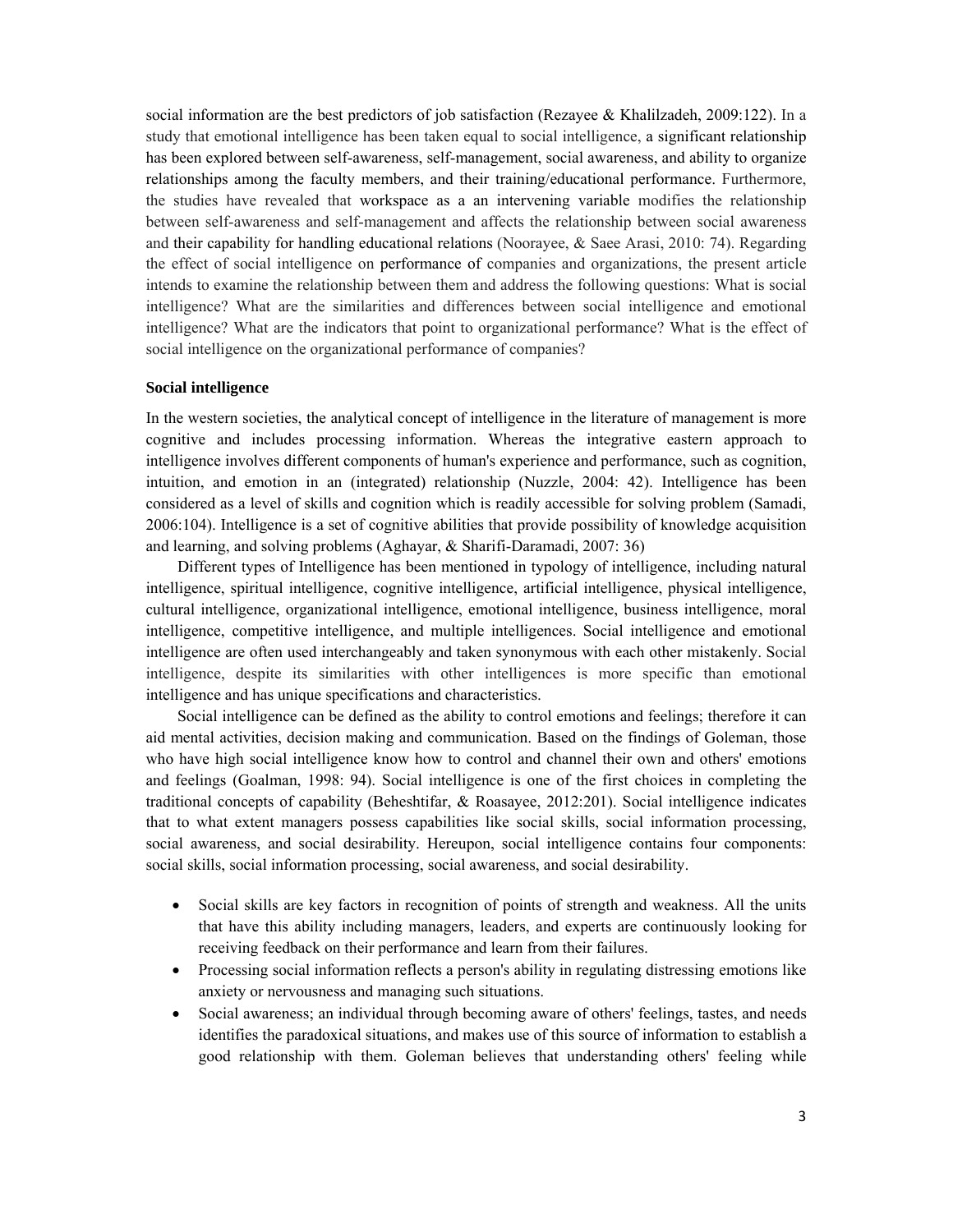making decision and ethical judgments is of high value and lack of sympathy is a fundamental shortcoming in social intelligence (Aristu, 2008: 67).

 Social desirability; this component denotes how to interact with individuals in the emotional situations which is also referred as social skill. Goleman holds that the individuals who intend to build relationships with others effectively need to have the ability to distinguish, separate, and control their feelings. Only through having superior social skills, the individuals know where and when to show emotional state (Nwkah and Ahizu, 2009: 867)

# **Social Intelligence and Emotional Intelligence**

A review of theoretical principles and the research studies' findings and the definitions available in the Persian literature indicates that, social and emotional intelligence, while distinct from each other, have been considered synonymous in all of them. Accordingly, despite the components of social intelligence are applied in emotional intelligence, social intelligence goes beyond it. The emphasis of social intelligence is on the individual and internal control and management of excitements while emotional intelligence puts stress on the control and management of feeling in relation to others. Moreover, it focuses on effective management of interactions between people. Although through cursory look over definitions of social and emotional intelligence, no particular point of difference can be detected, what draws line between them is the existence of various components in the features of social and emotional intelligence. Social intelligence examines the ability to use communication skills, friendly relationships with others, social behavior and empathy with others (Mohammadian Hossein Abadi, 2006: 16), whereas emotional intelligence is a collection of individual talents and skills in understanding how to express or control emotions and feelings, a person with high emotional intelligence is skilled in the areas of identification, understanding and control of emotions (Nouraei, and Saee Arasi, 2010: 159). The framework of social skills in Goleman model comprises two major groups, namely: 1) personal competencies which in turn include self-awareness and self-management, and 2) social qualifications that embrace social awareness and organizing relations. In addition to the specified framework for social intelligence, in the present study the researchers have tried to take advantage of other components in the field of social intelligence. Thence, in the present article adopting the Tromso (2010) and Gini's (2005) perspective to social intelligence, the components of social acceptance and social desirability were added to social intelligence. However, it is worth mentioning that these two components were not considered in emotional intelligence. Thus, a divergent view to social intelligence and emotional intelligence was put forward.

## **Organizational performance**

Performance literally means the state or quality of a function, and organizational performance is a general construct that refers to quality of organizational operations/functions (Nili et al, 2002: 2). Thorough and critical evaluation is essential for any organization (Hajiani et al, 1389: 77). Organizational performance is an index that measures the degree to which an organization or institute has achieved its goals (Ho, 2008:112). By another definition, organizational performance is a tool for achieving better outcomes of organization, teams and individuals via considering certain standards and objectives. It is obvious that whenever individuals are aware of what they are expected to do, and are involved in setting those expectations, they make great effort to fulfill them as well (Armstrong, 2006: 242). There are two main trends in evaluation of performance: 1) economic perspective that emphasizes the importance of external factors of market such as, competitive position, and 2) organizational perspective which is based on the behavioral and sociological theories: ديدمان, and their compatibility with the environment (Rahnavard, 2008: 82). In addition, several indicators have been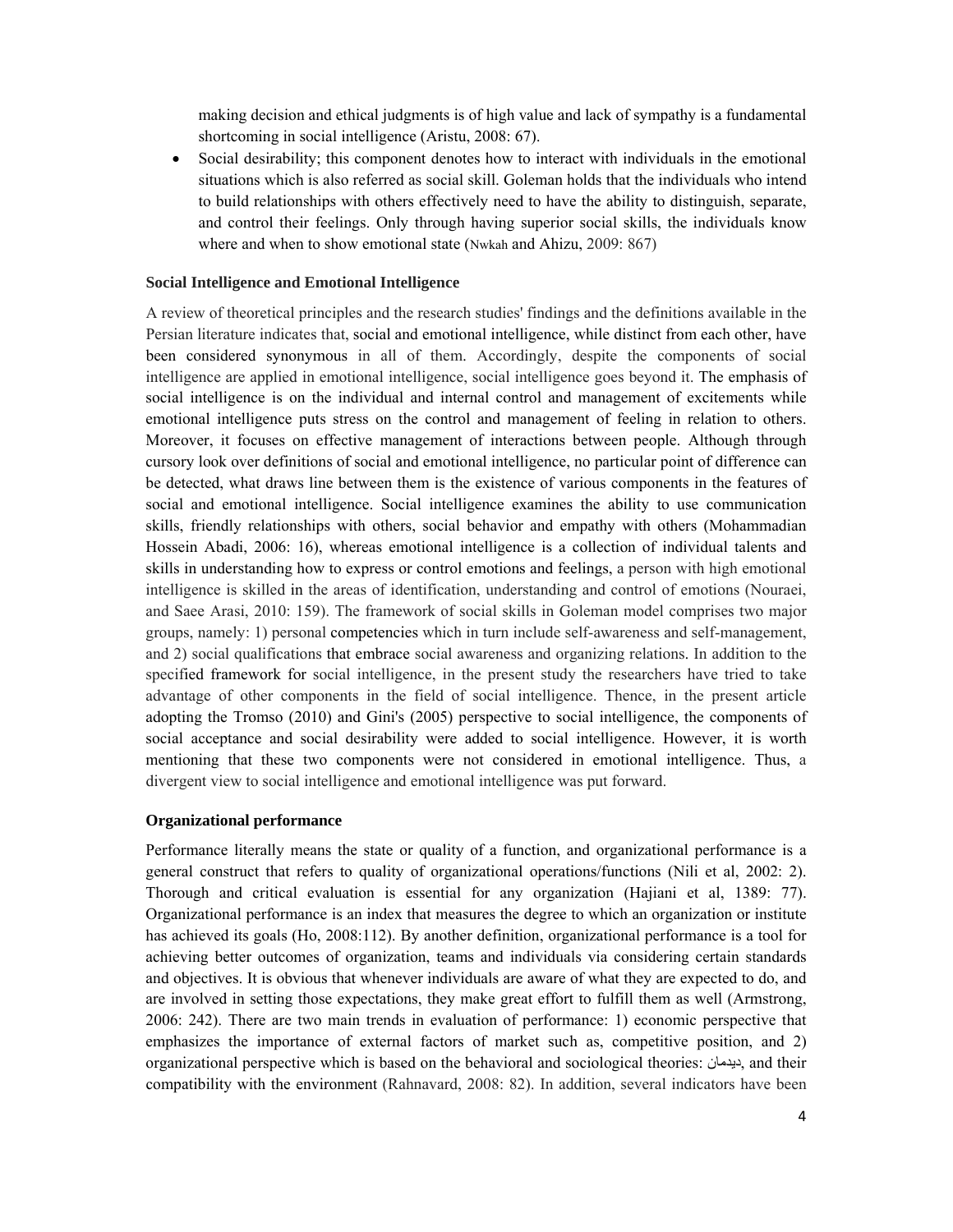presented to measure performance. One of the models in this field is BSC model with four aspects (or perspectives) of finance, customer, internal processes and learning and growth. The objectives of using balanced score card are: 1. creating a framework for describing organizations' strategy by considering the financial, customer, internal process, and learning and growth aspects, 2. Establishing a system that can bridge the gap between the objectives stated by senior managers and those perceived by staff, and 3. Setting a system for evaluating past performance and directing future performance (Atafar et al, 2010: 99). Due to comprehensiveness of BSC indicators in evaluating performance and its increasing functionality, the four indicators of this model have been employed in the present research study for evaluating and measuring the performance. Social intelligence like other components discussed in the area of management influences organizational performance. This paper seeks to examine the relationship between these two variables and tries to achieve the amount of organizational performance through clarifying the components of social intelligence.

# **The conceptual model of research**

In order to achieve the conceptual model, the approach of Tromso (2010) and Gianluca Gini (2005) to social intelligence, and the performance indicators of Balanced Scorecard model (Kaplan and Norton, 2005) have been taken in this study, i.e., it is the combination of these two conceptual models that underlies the current study.



Figure1. The Conceptual model of research, social intelligence and organizational performance

## **Research hypotheses**

The main hypothesis: Is there any significant relationship between social intelligence and organizational performance?

Secondary/ sub- hypotheses

- 1. Is there any significant relationship between social skills and organizational performance?
- 2. Is there any significant relationship between social information processing and organizational performance?
- 3. Is there any significant relationship between social awareness and organizational performance?
- 4. Is there any significant relationship between social desirability and organizational performance?
- 5. To what extent can each component of social intelligence, as a predictive variable, predict the dispersion of criterion variable (organizational performance)?

## **Methodology**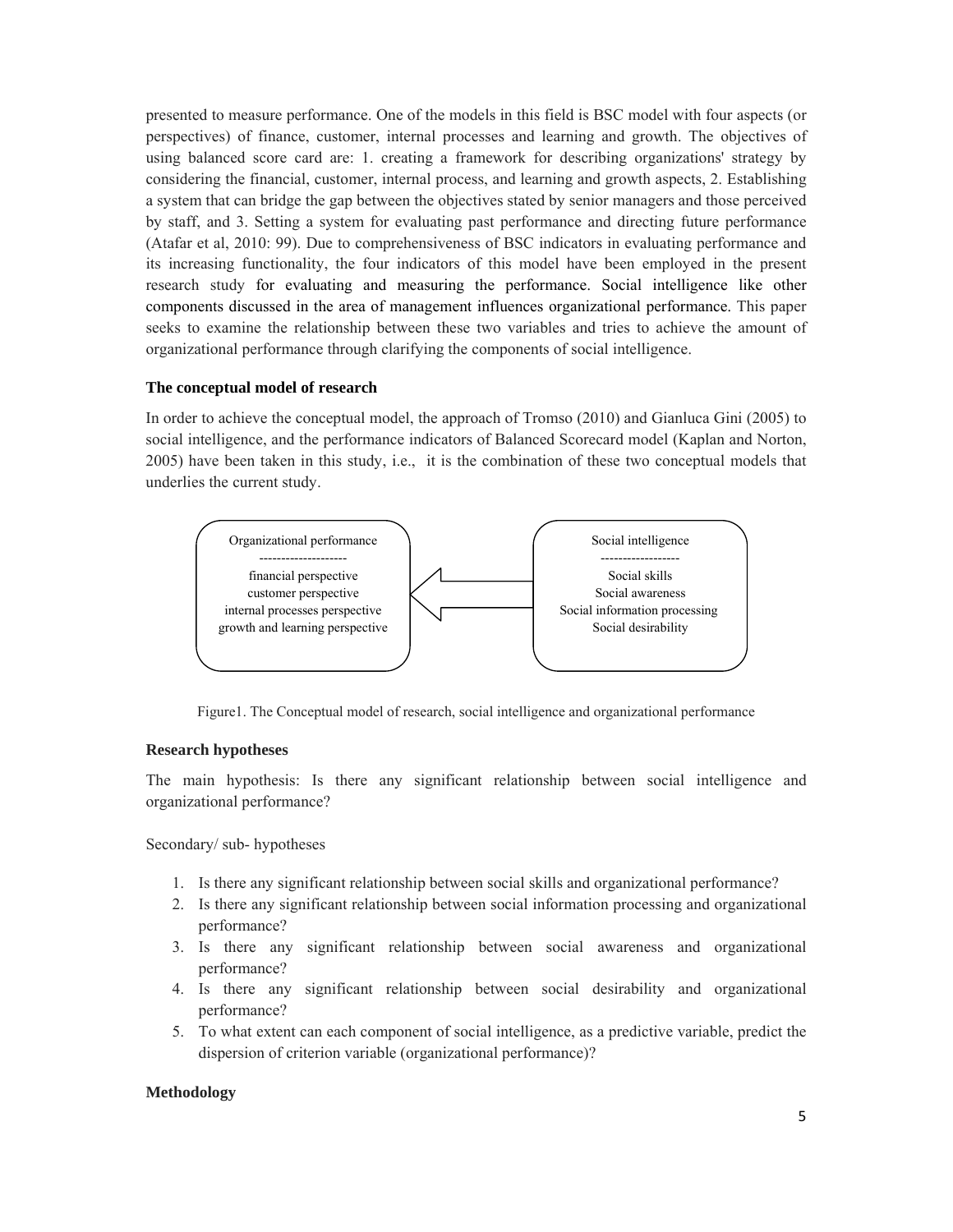The present study was descriptive and was conducted with applied purpose. The theoretical principles that underpin the present study were chosen out through library and internet research methods. The population consisted of 300 managers and experts from Ardabil regional water company. The number of sample under study was estimated 164, using Cochran sampling techniques. Simple random sampling was used for drawing sample from population. To test the research hypotheses and analyze the data for determining the degree of clarification of dependent variables through independent variables, Pearson correlation test and multivariate regression were performed. Questionnaires were employed to gather data. Cronbach's alpha coefficient was used to determine the validity of the questionnaire, the coefficient for the social intelligence's variables was 0.75 and for the organizational performance variables was 0.79 that indicated good reliability of the questionnaire.

## **Research Findings**

The results obtained from the analysis of descriptive statistics in the age range of respondents indicated that 9.8% of 164 respondents were below 30 years of age, 46. 3% were between 30 and 39, 33.5 % were between 40 and, 10.4% were between 50 and 59 years of age. Moreover, 90.2% of respondents were male and 9. 8% were female, 92.1 % were married, and 7.9% were single. The results related to education of respondents showed 3% for those with diploma, 9.8% for the respondents with associate degree, 78% for those with bachelor's degree, and 9.2% for participants with master's degree or higher. The results obtained on their vocational background revealed 1 to 10 years for 46.3% of them, 11 to 20 years for 37.2 percent and 21 to 30 years of experience for 16.5% of the respondents.

Descriptive statistics for social intelligence had four components in Table 1. In this table, the mean, standard deviation is specified separately for each component. Of the indicators measuring the size of the independent variable, acceptance of social information had the highest average and social awareness had the lowest average. The standard deviation of the component with the highest average was 3.65 and the component with the lowest average was 2.53. And among the indicators measuring dependent variable, the customer aspect was of the highest average (19.56). Growth and learning had the lowest Average (14.54). The standard deviation was 4.13 for the component with the highest average, and 2.71 for the component with the lowest average. The number of observation in each indicator has been 164 (Table 1).

| measurement Indicator               | Mean  | standard<br>deviation |
|-------------------------------------|-------|-----------------------|
| Acceptance of social<br>information | 28.92 | 3.16                  |
| Social Skills                       | 18.7  | 3.35                  |
| Social Awareness                    | 18    | 3.65                  |
| Social desirability                 | 24.63 | 2.74                  |
| Growth and Learning                 | 14.54 | 4.13                  |
| customer                            | 19.56 | 3.96                  |
| Financial                           | 16.32 | 2.71                  |
| Internal processes                  | 14.69 | 3.29                  |
| Social Intelligence                 | 89.64 | 8.13                  |
| Organizational<br>performance       | 65.12 | 11.57                 |

Table 1: Descriptive statistics for the components of social intelligence and organizational performance

## **Hypothesis testing:**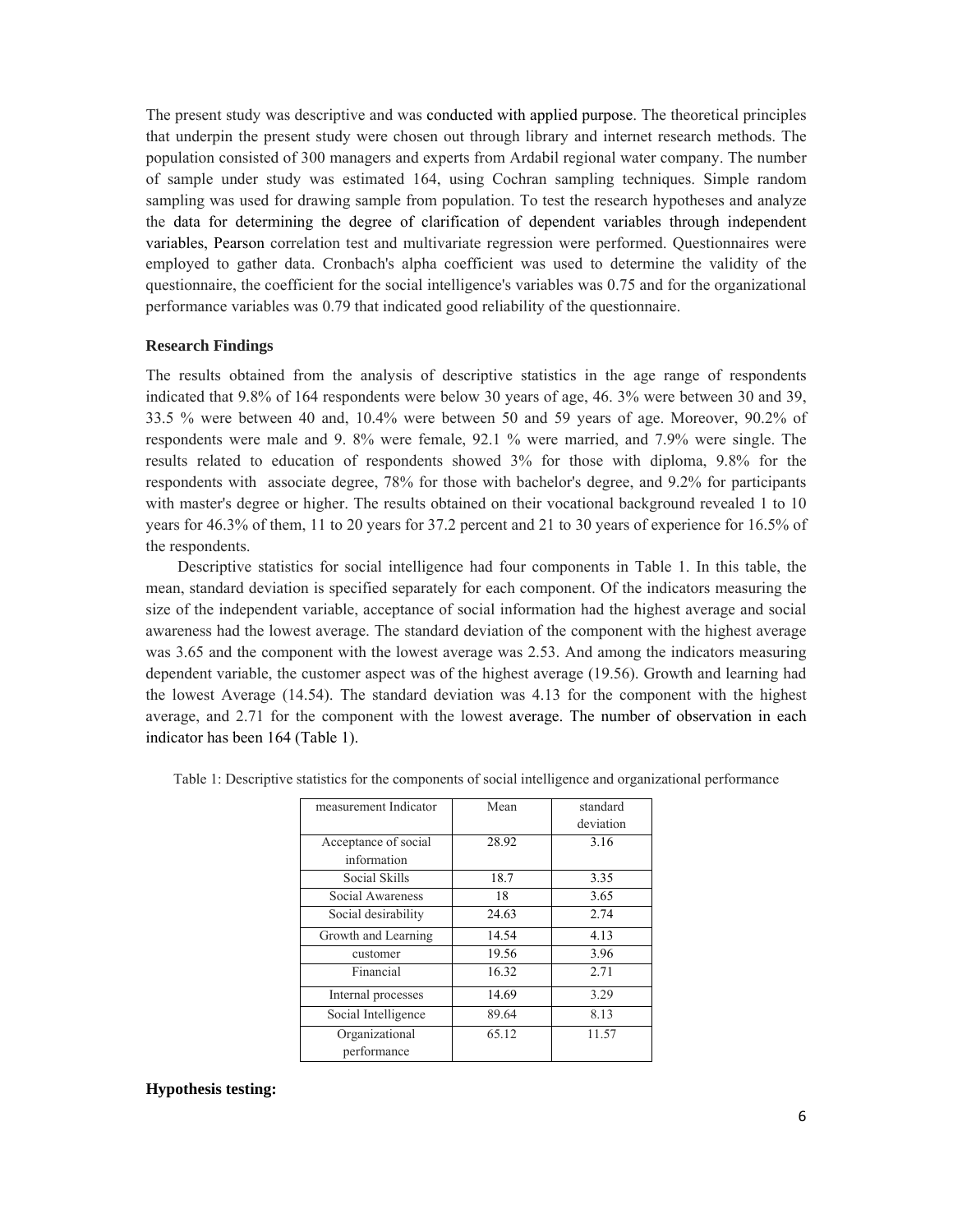In order to test the research hypotheses in the current study Pearson correlation test was run. The results obtained for each component and indicators are presented in table 3. The sub- hypotheses which were about existence of any relationship between social skills, social information processing, social awareness and social desirability and organizational performance, were analyzed. The results of analysis showed a positive and significant relationship between social intelligence and organizational performance with a correlation coefficient of 0. 37. This relationship was approved in the 0.95 confidence interval. The findings of research on the sub-hypotheses revealed direct and meaningful relationships between social skills and organizational performance, social information processing and organizational performance, social awareness and organizational performance, and social desirability and organizational performance with, respectively, the correlation coefficients of 0.19, 0.22, 0.24, and 0.34. These coefficients confirmed the sub-hypotheses. The relationship between variables and organizational performance was direct. It means that as the social intelligences increased in four dimensions, the quality of organizational performance improved as well, which was confirmed in 0.95% confidence interval (table 3).

|                     | social skills | Social information | social    | social       | Social       |
|---------------------|---------------|--------------------|-----------|--------------|--------------|
|                     |               | processing         | awareness | desirability | Intelligence |
| Social Skills       |               |                    |           |              |              |
| Social Information  | 0.228         |                    |           |              |              |
| Processing          |               |                    |           |              |              |
| Social Awareness    | 0.447         | 0.089              |           |              |              |
| Social desirability | 0.382         | 0.345              | 0.179     |              |              |
| Social Intelligence | 0.730         | 0.616              | 0.684     | 0.671        |              |
| Organizational      | 0.191         | 0.229              | 0.243     | 0.349        | 0.375        |
| performance         |               |                    |           |              |              |
|                     |               |                    |           |              |              |

Table 3: Pearson correlation coefficient between the variables of social intelligence and organizational performance

To investigate the role of social intelligence (predictor variable) in predicting organizational performance (criterion variable), multiple regression analysis with Enter (stepwise) method was performed. The results showed multiple correlation  $(R = 0.410)$  between the predictor variable of social intelligence and the criterion variable of organizational performance, which is statistically significant at  $P \le 0.01$  (Table 4).

In order to identify the aspects of social intelligence that play a decisive role in predicting organizational performance, stepwise multiple regression analysis was employed. As it can be seen in the table below, the first predictor variable entered in the equation is social skills. This variable alone predicts 0.036 of organizational performance distribution (criterion variable) and forms the first model.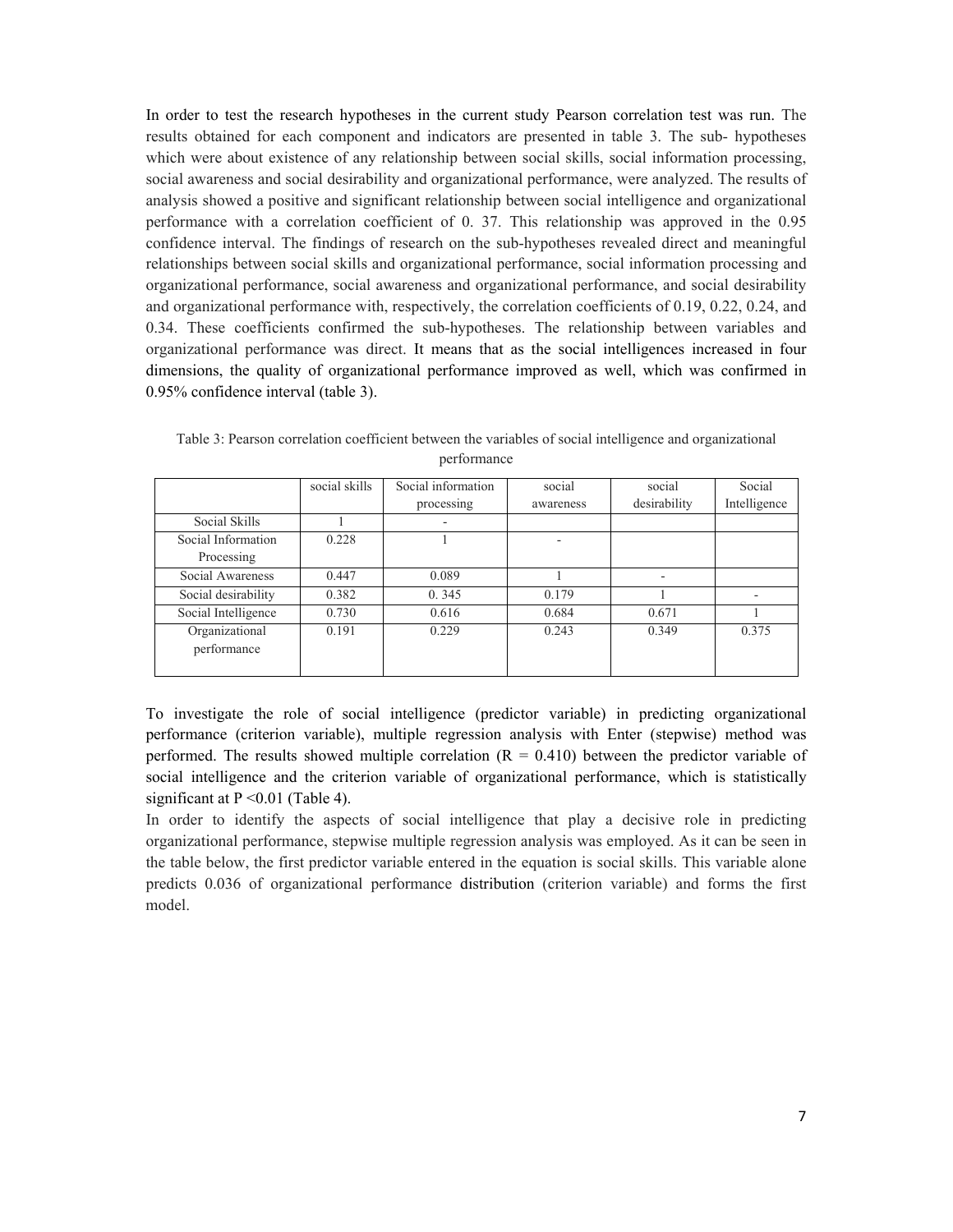| Predictor /   | Statistical indices |       |              |       |                        |               |                |                |
|---------------|---------------------|-------|--------------|-------|------------------------|---------------|----------------|----------------|
| Criterion     |                     |       |              |       | Regression coefficient |               |                |                |
| Variables     | R                   | RS    | $\mathbf{F}$ | P     | 1                      | 2             | 3              | 4              |
| Social Skills | 0.191               | 0.036 | 6.13         | 0.872 | $B=0.872$              |               |                |                |
|               |                     |       |              |       | $t = 2.27$             |               |                |                |
|               |                     |       |              |       | $P = 0.014$            |               |                |                |
| Social        | 0.270               | 0.073 | 6.31         | 0.002 | $B = 0.668$            | $B = 0.716$   |                |                |
| Information   |                     |       |              |       | $t = 1.87$             | $t = 2.50$    |                |                |
| Processing    |                     |       |              |       | $P = 0.013$            | $P = 0.013$   |                |                |
|               |                     |       |              |       |                        |               |                |                |
| Social        | 0.324               | 0.105 | 6.25         | 0.001 | $B = 0.255 =$          | $B = 0.726 =$ | $B = -0.636 =$ |                |
| Awareness     |                     |       |              |       | 0.653                  | 2.58          | 2.40           |                |
|               |                     |       |              |       | $P = 0.515$            | $P = 0.011$   | $P = 0.018$    |                |
|               |                     |       |              |       |                        |               |                |                |
| Social        | 0.410               | 0.168 | 8.04         | 0.001 | $B = -0.152$           | $B = 0.442$   | $B = 0.623$    | $\overline{B}$ |
| desirability  |                     |       |              |       | $t = -0.385$           | $t = 1.55$    | $t = 2.43$     | $=1.19$        |
|               |                     |       |              |       | $P = 0.701$            | $P = 0.121$   | $P = 0.016$    | t              |
|               |                     |       |              |       |                        |               |                | $=3.48$        |
|               |                     |       |              |       |                        |               |                | P              |
|               |                     |       |              |       |                        |               |                | $=0.001$       |

Table 4: Results of regression analysis of predictor variables (social intelligence) and the criterion variable (organizational performance) with stepwise (enter) method

Social information processing that makes the second model, predicts 0.037 of distribution/dispersion of criterion variable and explains 0.073 of dispersion when lies beside the first model. The third variable entered into the equation is social awareness that predicts 0.032 of distribution/dispersion and joined with the two previous model predicts 0.105 of the dispersion of organizational performance. The fourth variable entered into the equation is social desirability that predicts 0.063 of the dispersion, and accompanying the three previous models predicts 0.168 of the distribution of organizational performance (Table 5).

| Table 5: Results of stepwise multiple regression analysis for determining dimensions of social intelligence in |
|----------------------------------------------------------------------------------------------------------------|
| predicting organizational performance                                                                          |

| Model | Predictor        | R value | R <sub>2</sub> | F     | Sig   |  |
|-------|------------------|---------|----------------|-------|-------|--|
|       | variables        |         |                |       |       |  |
|       | entered into the |         |                |       |       |  |
|       | model            |         |                |       |       |  |
| A     | social skills    | 0.191   | 0.036          | 6.13  | 0.014 |  |
| B     | Social           | 0.270   | 0.073          | 6.31  | 0.002 |  |
|       | Information      |         |                |       |       |  |
|       | Processing       |         |                |       |       |  |
| C     | Social           | 0.324   | 0.105          | 6.25  | 0.001 |  |
|       | Awareness        |         |                |       |       |  |
| D     | Social           | 0.410   | 8/04           | 0/168 | 0.001 |  |
|       | desirability     |         |                |       |       |  |

Criterion variable: organizational performance

a. Determiners: social skills.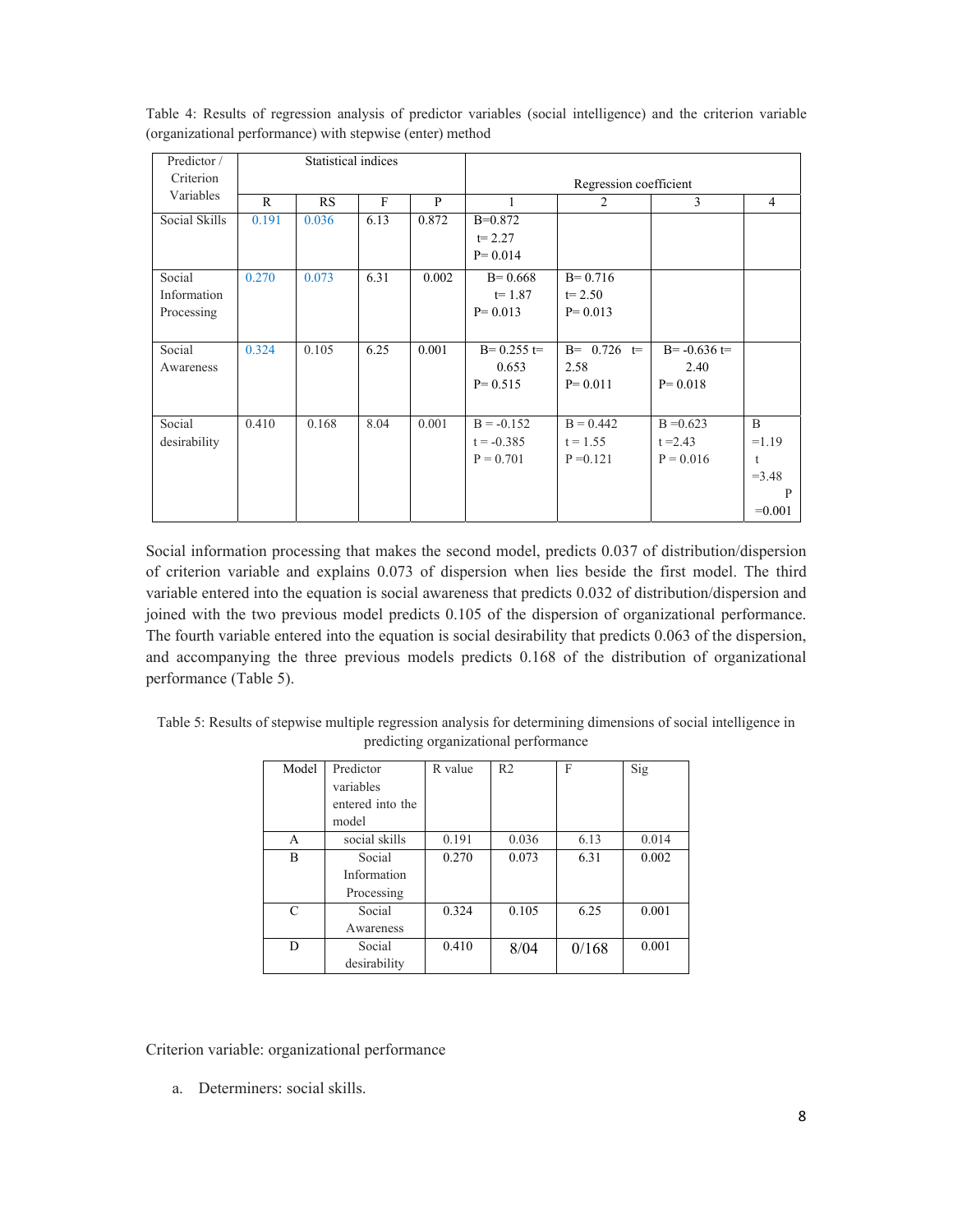- b. Determiners: Social skills and social information processing.
- c. Determiners: Social skills, social information processing social awareness.
- d. Determiners: Social skills, social information processing social awareness and social desirability.

#### **Conclusion and recommendations**

The relationship between sub-variables of social intelligence and organizational performance were approved as follows: social skills and organizational performance with correlation coefficient of 0.19, social information processing and organizational performance with correlation coefficient of 0.22, social awareness and organizational performance with correlation coefficient of 24/0, and social desirability and organizational performance with a correlation coefficient of 0.34. i.e., the greater social intelligence increases, the higher quality of organizational performance is. And the relationship was confirmed in the 0.99 confidence interval which shows the main hypotheses and sub-hypotheses' being supported. Multiple regression analysis with stepwise method was used repeatedly, to investigate the role of social intelligence (predictor variable) in predicting organizational performance (criterion variables). The results revealed multiple relations between the variables of social intelligence and the criterion variable of organizational performance ( $MR = 0.410$ ,  $P < 0.0001$ ) which were statistically significant. Furthermore, the analysis of the results indicated that the predictor of social skills predicted 0.036 of organizational performance (criterion variable), the social information processing made the second model and predicted 0.037 of the degree of dispersion/distribution of criterion variable (organizational performance) and explained 0.073 of dispersion, accompanying the first model. Social awareness alone predicted 0.032 of dispersion and joined with the two previous model predicted 0.105 of the dispersion of organizational performance. Social desirability that predicted 0.063 of the dispersion, along with the three previous models predicted 0.168 of the distribution of organizational performance. Therefore, it can be claimed that 0.168 of distribution of organizational performance in this study was predicable by four variables of social skills, social information processing, social awareness, and social desirability.

According to the achieved results, it can be suggested more attention to be devoted on those social intelligence variables which have the greatest effect on organizational performance. In this inspection, the social desirability was first in ranking the variables. Hence, to maximize organizational performance, managers need to direct their attention and investment to social desirability. As such, the satisfaction of staff and customers with the services provided by the company would rise as well. Directing attention to social desirability can enhance unity and solidarity among managers and staff and lead to improved organizational performance. The second variable or factor that companies need to pay attention to is social awareness. In this regard, it is essential the value of offered services to be perceived by staff, so that they can have an appropriate measure/ a criterion for comparing the received services with services offered by competitors. Two other variables, as well, must be considered in order of priority. Thus, to increase efficiency and profitability, and ultimately improvement of organizational performance, managers should take the mentioned aspects into consideration and accentuate these dimensions, while planning to offer services. Moreover, to have a better performance, managers should try to control their emotions. It is recommended that in order to achieve organizational efficiency not only the mangers should be trained on the technical skills, but also on the social skills to understand each other, pursue common goals and trust in each other. Through proper planning, a situation in the organization should be provided in which staff is seeking for new ideas and viewpoints, clear feedbacks, and constant training, particularly, on social intelligence.